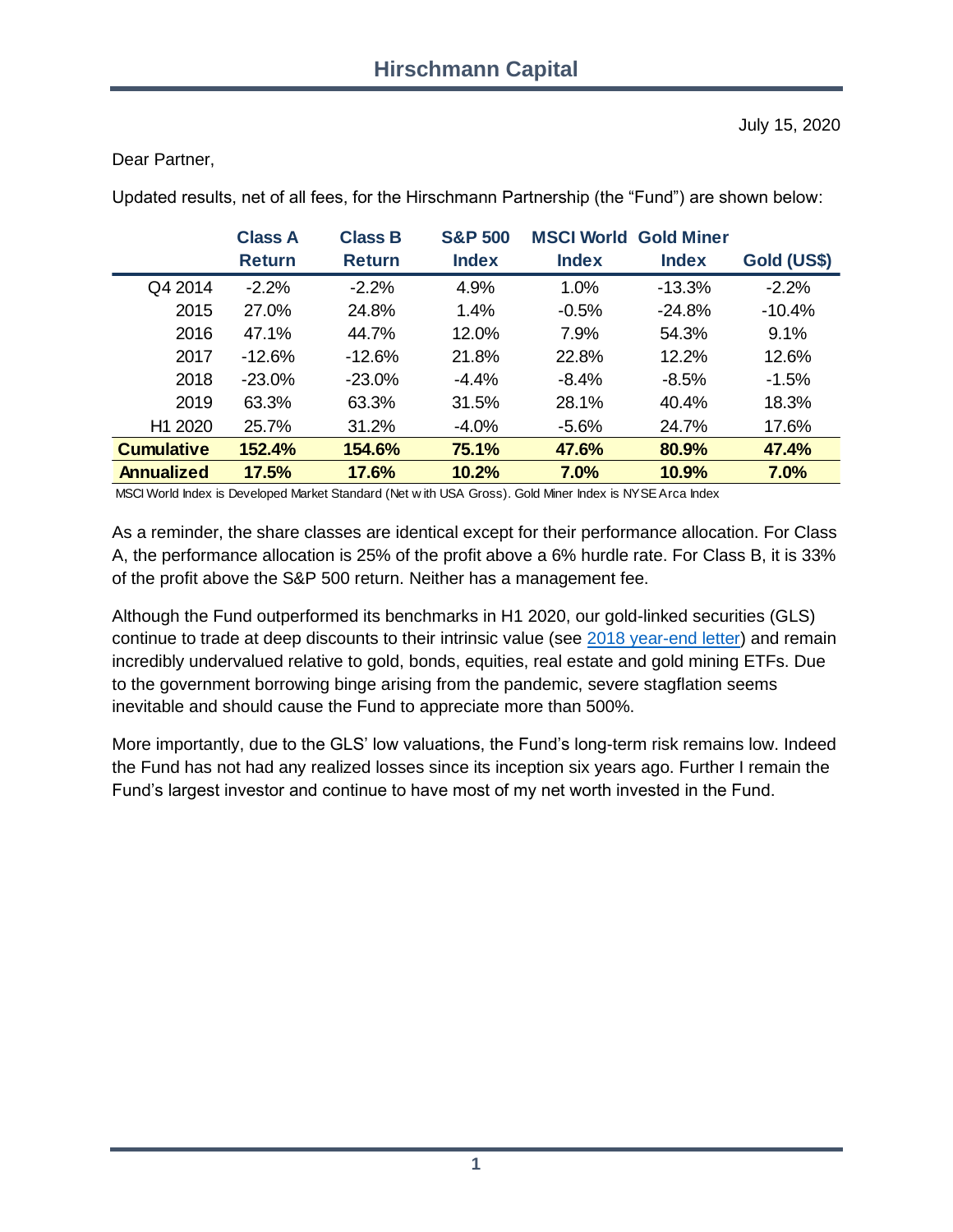#### **Portfolio Detail**

|                    | Portfolio Weight H1 '20 Return |               |         | Price /                             |     |     |
|--------------------|--------------------------------|---------------|---------|-------------------------------------|-----|-----|
| <b>Security</b>    | <b>Jun-20</b>                  | <b>Dec-19</b> |         | <b>Contribution Intrinsic Value</b> |     |     |
| <b>GLS S</b>       | 45.0%                          | 42.7%         | 22.8%   | 23.8%                               |     |     |
| <b>GLS A</b>       | 8.1%                           | 4.2%          | 5.6%    | 32.8%                               |     |     |
| <b>GLSR</b>        | 7.1%                           | Not Held      | 0.5%    | 8.3%                                |     |     |
| GLS <sub>C2</sub>  | 6.7%                           | 10.3%         | $-5.4%$ | 28.6%                               |     |     |
| <b>GLS N</b>       | 6.4%                           | 2.5%          | 6.1%    | 28.8%                               |     |     |
| GLS D <sub>2</sub> | 5.4%                           | 5.3%          | 0.3%    | 24.5%                               |     |     |
| GLS G <sub>2</sub> | 5.0%                           | 2.0%          | 0.5%    | 11.2%                               |     |     |
| GLS O              | 4.6%                           | 6.2%          | 0.6%    | 56.7%                               |     |     |
| <b>GLS C</b>       | 3.5%                           | 5.4%          | $-0.1%$ | 4.9%                                |     |     |
| <b>GLSD</b>        | 1.9%                           | 1.4%          | 0.1%    | 18.2%                               |     |     |
| GLS M <sub>2</sub> | Sold                           | 10.7%         | 1.4%    | Sold                                |     |     |
| <b>GLS M</b>       | Sold                           | 6.1%          | $-0.4%$ | Sold                                |     |     |
| <b>Total GLS</b>   | 93.7%                          | 96.7%         | 32.0%   |                                     |     |     |
| UK Co.             | 1.0%                           | 2.3%          | $-0.7%$ | 39.9%                               | N/A | N/A |
| Cash               | 5.2%                           | 1.1%          | N/A     | 100.0%                              | N/A | N/A |
| <b>Total</b>       | 100.0%                         | 100.0%        | 31.3%   |                                     |     |     |

Our portfolio is summarized on the table below:

Prices are as of June 30. Returns exclude performance allocation and operating expenses.

GLS S ("S")

■. Although we trimmed our S position in H1, S' portfolio weight remains high due to its appreciation in H1. S' large portfolio weight is justified by its low risk and high expected return. After we sell S, I expect our portfolio to be much less concentrated.

GLS N roughly quadrupled due to its low valuation and **COVID 2008** 2008. This was a reminder that undervalued securities can appreciate suddenly without major news.

GLS C2 . However, GLS . However, GLS . However, GLS . However, GLS . However, GLS

C2 continues to seem undervalued and low risk. Thus we used its H1 decline to buy more.

 $GLS C ("C")$ 

.

. Thus, although C has been the biggest drag on the Fund's cumulative return, I expect the Fund to ultimately earn a very high return on its C investment.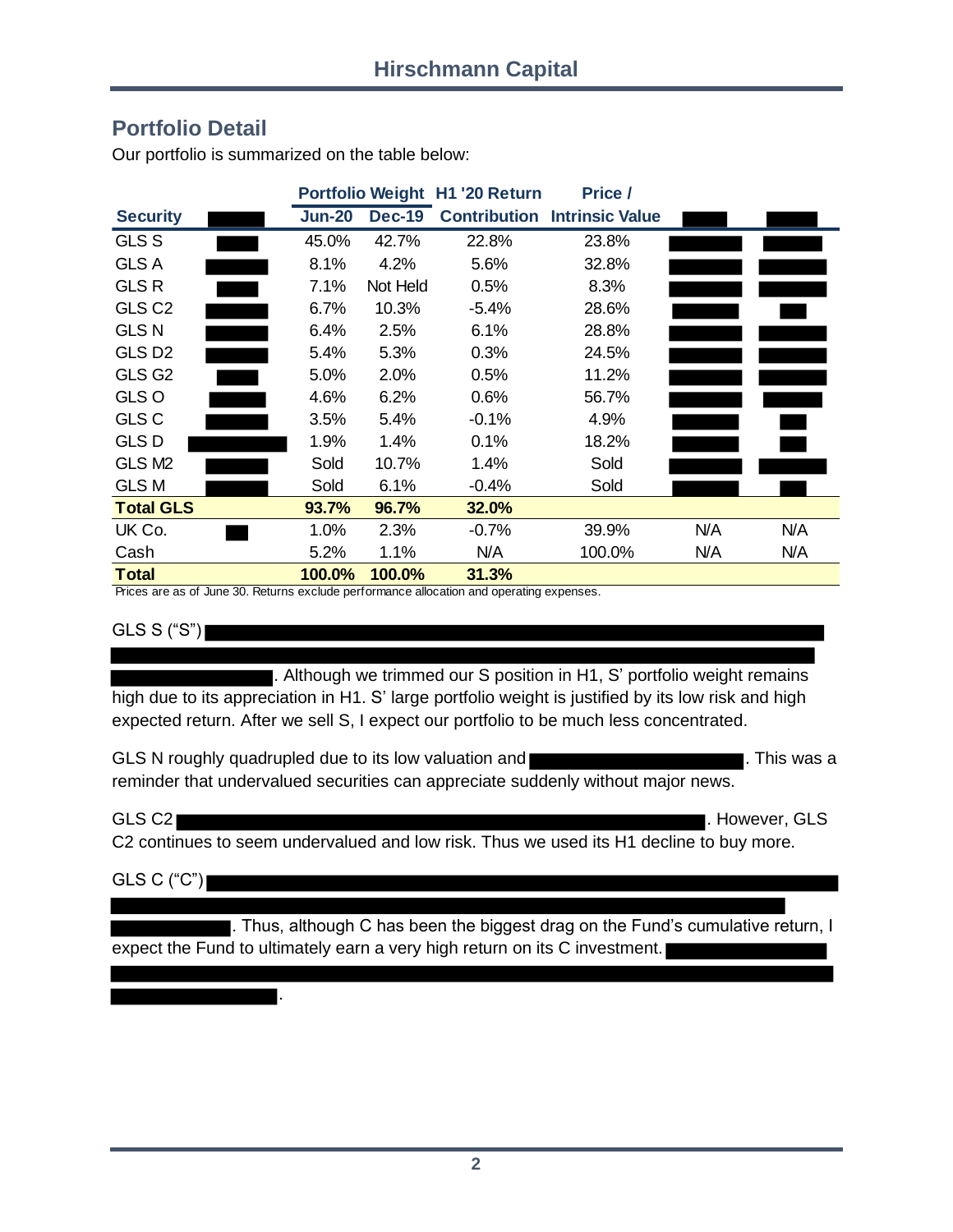## **Government Default Seems Unavoidable**

Since 1800, 51 out of 52 countries with gross government debt greater than 130% have defaulted, either through restructuring, devaluation, high inflation or outright default. <sup>1</sup> Examples are shown in an endnote.<sup>2</sup> The IMF expects US government (USG) debt to GDP to be a record 141% by year-end 2020. (See chart in an endnote.<sup>3</sup>) There is little reason the USG should not also default (see [year-end 2016 letter\)](https://6a29c7c5-4d35-4429-8c98-d306824aff19.filesusr.com/ugd/dc7287_b48207f22a234219af878f64709add96.pdf?index=true).

Since 2008, the Fed has been buying assets by issuing short-term debt. (Interest-bearing deposits held at the Fed are equivalent to short-term debt issued by the Fed.<sup>4</sup>) In effect, the Fed has been executing a highly-leveraged carry trade by borrowing to purchase higher-yielding government, agency and corporate bonds.



Contrary to popular belief, the Fed cannot pay off the USG's debt by printing money. Printing money would cause hyperinflation (e.g. 1920s Germany and Venezuela today). Hence the Fed has funded its bond purchases by borrowing rather than printing.

The catch is that the Fed will be trapped if Treasury yields spike due to a USG debt crisis. If the Fed does not raise the interest rate on its deposits to match spiking Treasury yields, hyperinflation would result as banks redeem their Fed deposits and lend them to the economy. If the Fed does raise the interest rate on its deposits, its carry trade would hemorrhage cash and exacerbate the debt crisis.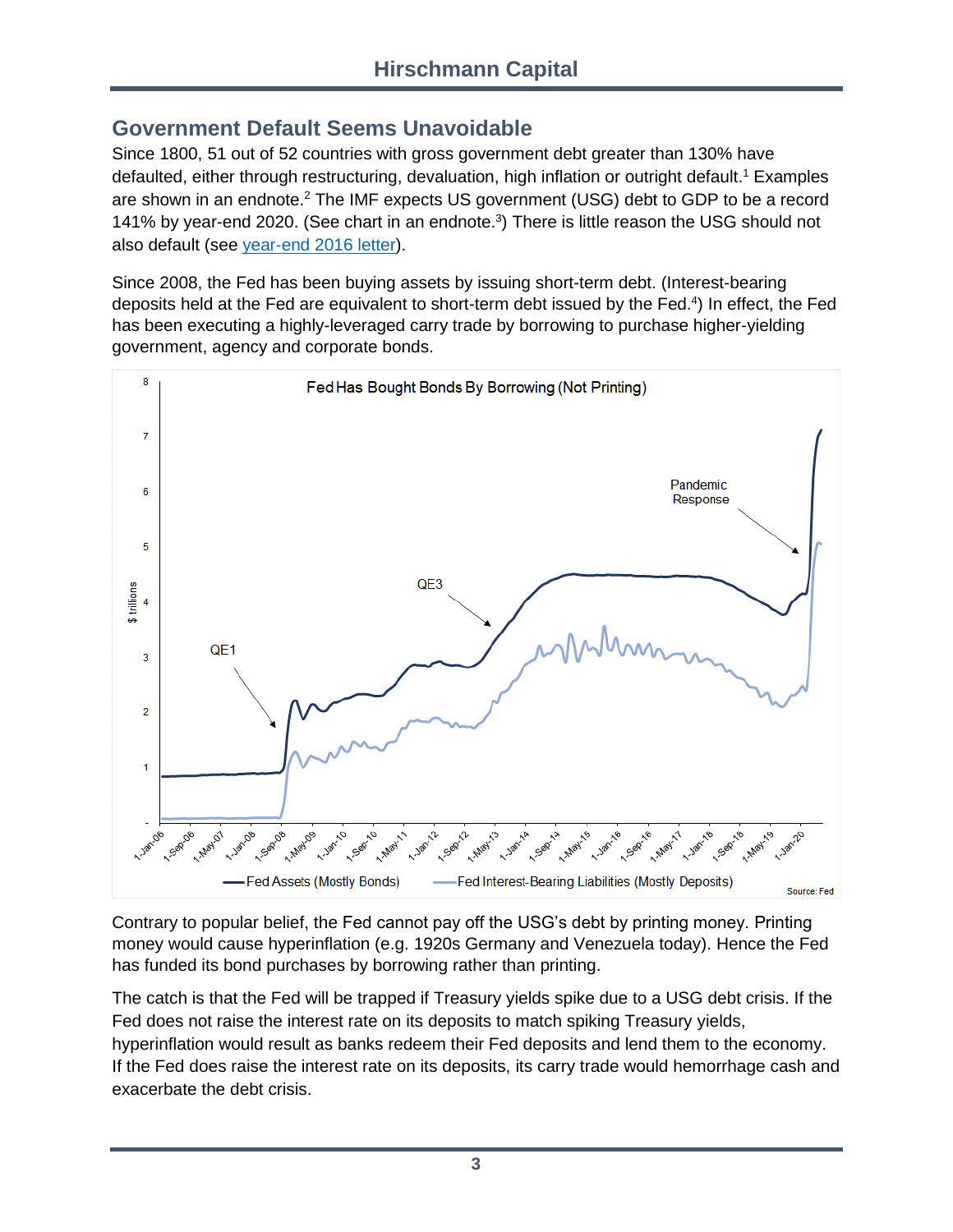If central banks (CBs) could always keep interest rates low, no government would ever default. Yet, in 2020 alone, Argentina, Ecuador and Lebanon have defaulted despite their CBs' best efforts. Rich-country CBs have also been overwhelmed often (e.g. the 1965-82 US Great Inflation, the 1976 UK IMF bailout, Iceland's 2008-11 crisis and the 2015 Swiss currency peg collapse).

Worse yet, government debt is also currently at dangerous levels in other major economies, including Brazil, China, Japan, the UK and the eurozone. Further, the BOJ and ECB, among other major central banks, are executing reckless carry trades similar to the Fed's. Thus, a government debt crisis in one country might easily ignite a global government debt crisis that pops the bubbles in [China,](https://6a29c7c5-4d35-4429-8c98-d306824aff19.filesusr.com/ugd/dc7287_b48207f22a234219af878f64709add96.pdf) [US equities](https://6a29c7c5-4d35-4429-8c98-d306824aff19.filesusr.com/ugd/dc7287_0b510603694043fca0b80f7eeb59d776.pdf) and [US real estate.](https://twitter.com/HCapitalLLC/status/1026567027010490368) That would make H1 2020 seem uneventful.

## **Cryptocurrencies**

I am often asked if cryptocurrencies will replace gold. I highly doubt it. Yes, like gold, a cryptocurrency has a limited supply. However, cryptocurrencies in aggregate have unlimited supply. Indeed, several cryptocurrencies will launch this week.<sup>5</sup> Since cryptocurrencies compete with each other, new ones erode the value of existing ones. In contrast, new gold types are not being created, so gold is immune from such competition.<sup>6</sup>

Proponents of bitcoin, the most popular cryptocurrency, argue that its brand will protect it from competition. Yet bitcoin's cryptocurrency market share has fallen from 95% to 60% over the past seven years. That decline should continue since new cryptocurrencies' advantages include better security, faster transactions, lower electricity consumption and greater support from businesses and regulators.

Cryptocurrency bulls claim that gold is inferior because *physical* gold is more difficult to store and transfer than cryptocurrencies. Yet that ignores that gold can be traded electronically using ETFs, futures or the same blockchain technology used to trade cryptocurrencies. Thus, even though cryptocurrencies have existed for more than a decade, it is unsurprising that their market value is less than 3% of gold's.

# **Other**

We remain open to new investors, so feel free to distribute the [redacted version of this letter.](https://www.hcapital.llc/letters-results)

The Fund continues to strive for tax efficiency and has yet to incur any significant short-term capital gains.

I have designated Ralph Hirschmann, my father, to wind down the fund in the highly unlikely event that I am incapacitated. He is a litigator whose practice included securities litigation and arbitrations.

I occasionally post articles relevant to the Fund on [Twitter](https://twitter.com/HCapitalLLC) and less frequently on [LinkedIn.](https://www.linkedin.com/in/brianhirschmann)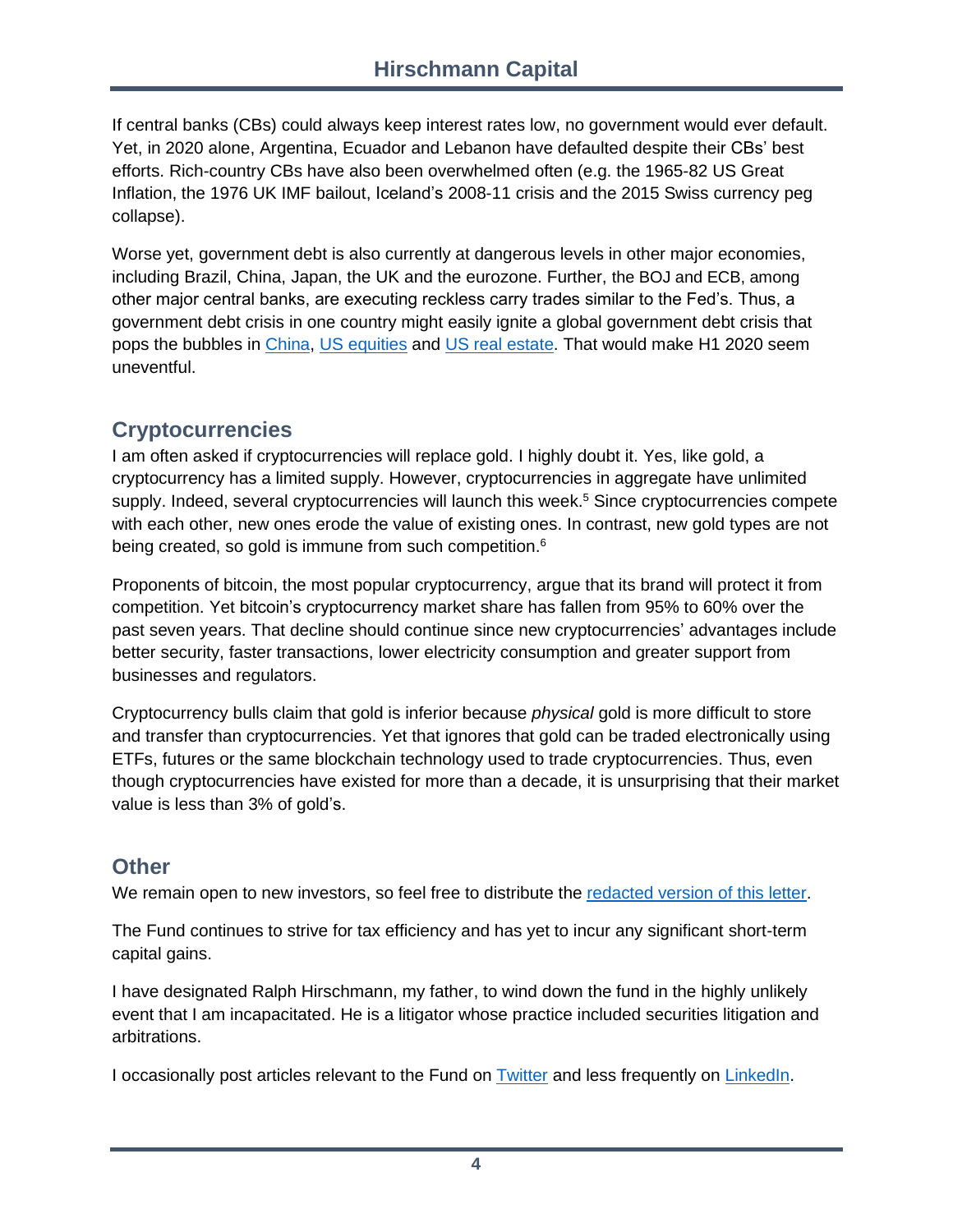Partners will receive several items over the next six months:

- Account statements should be sent this week.
- In October and December, partners will receive 2020 tax estimates (i.e., draft K-1s)
- The Fund's next letter is scheduled for mid-January

In an earlier version of this letter, H1 2020 Class A and Class B returns were overstated by 99bps and 22bps respectively. Returns in partners' account statements remain correct.

The Fund plans to switch its bank this month to lower transaction fees.

The Fund's most important competitive advantage will always be its patient clients, so I greatly appreciate your continued support. Please contact me with any questions or comments.

Kind regards,

Brian Hirschmann Managing Partner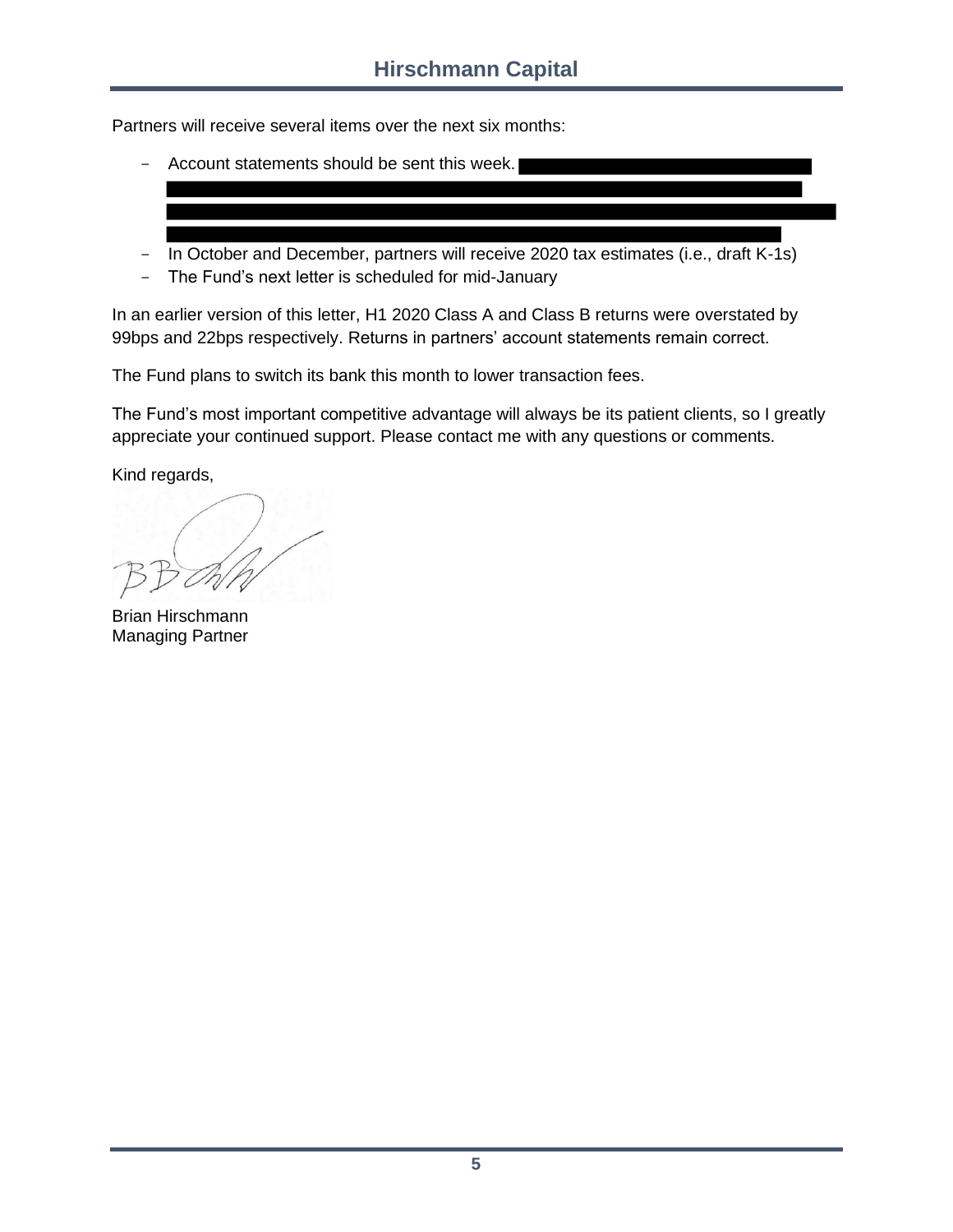### **Endnotes**

<sup>1</sup> Present day Japan is the only example of a country avoiding default despite having government debt greater than 130% of GDP. However, as discussed in [our year-end 2016 letter,](https://6a29c7c5-4d35-4429-8c98-d306824aff19.filesusr.com/ugd/dc7287_b48207f22a234219af878f64709add96.pdf?index=true) a Japanese default seems inevitable. 2

| <b>Government Default Study Examples</b> |                          |              |                       |                       |  |  |
|------------------------------------------|--------------------------|--------------|-----------------------|-----------------------|--|--|
|                                          | <b>Year 130%</b>         |              |                       |                       |  |  |
| Country                                  | <b>Threshold Crossed</b> | Default Year | <b>Default Type</b>   | <b>Default Cause</b>  |  |  |
| Argentina                                | 1827                     | 1827         | Outright default      | Independence          |  |  |
| Spain                                    | 1869                     | 1877         | Restructuring         | Revolution            |  |  |
| Turkey                                   | 1872                     | 1876         | Outright default      | Drought and floods    |  |  |
| UK                                       | 1919                     | 1931         | Devaluation           | World War I           |  |  |
| France                                   | 1920                     | 1920         | <b>High inflation</b> | World War I           |  |  |
| Germany                                  | 1918                     | 1922         | <b>Hyperinflation</b> | World War I           |  |  |
| Japan                                    | 1943                     | 1943         | Various               | World War II          |  |  |
| Australia                                | 1945                     | 1946         | <b>High inflation</b> | World War II          |  |  |
| Canada                                   | 1946                     | 1946         | <b>High inflation</b> | World War II          |  |  |
| Ghana                                    | 1960                     | 1966         | Restructuring         | Lower exports         |  |  |
| Costa Rica                               | 1981                     | 1981         | Outright default      | Lower exports         |  |  |
| Greece                                   | 2010                     | 2010         | <b>Bailout</b>        | 2008 Financial Crisis |  |  |

Source: Reinhart and Rogoff, RIETI Japan, Bloomberg, HC estimates

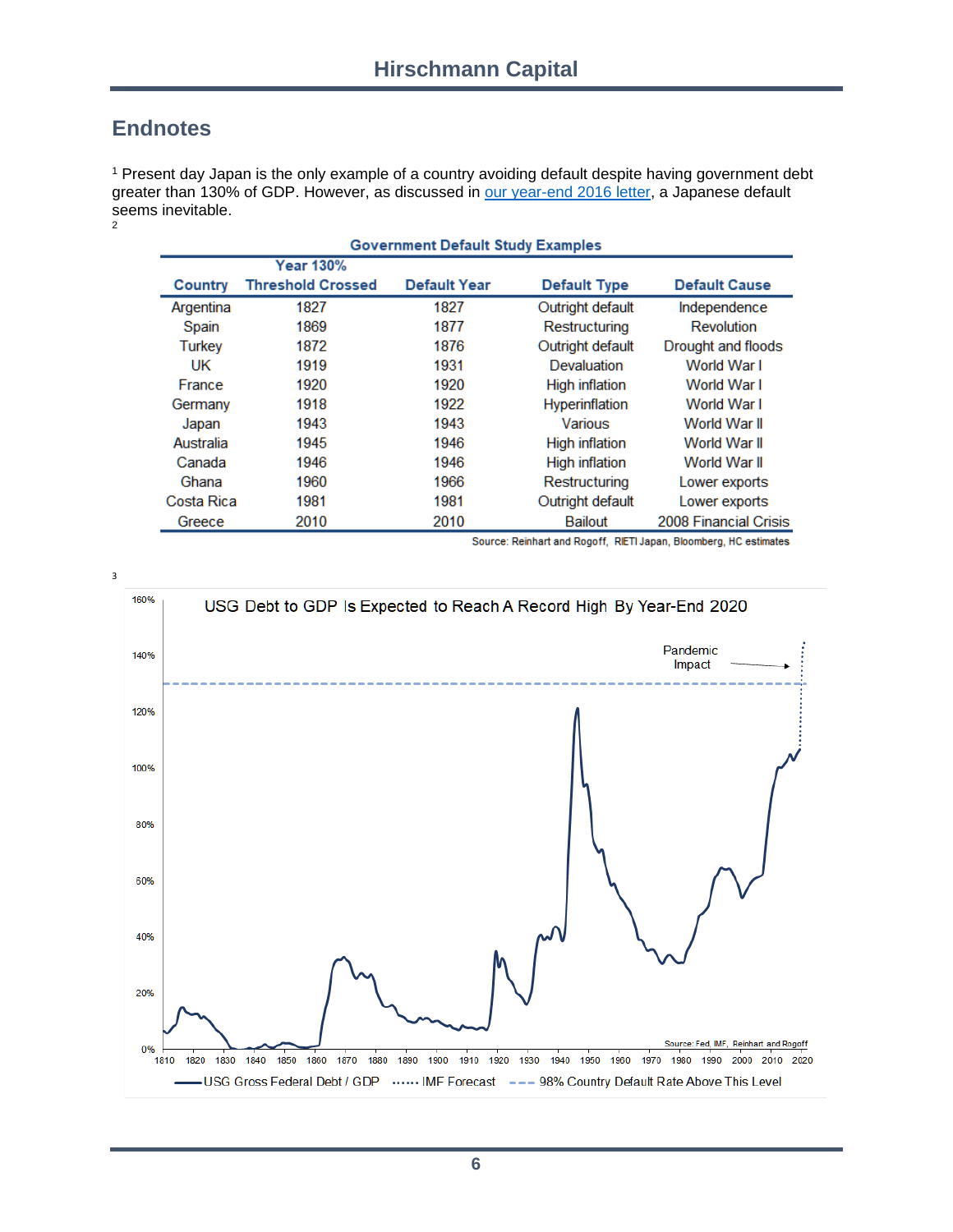<sup>4</sup> These deposits are also called excess reserves

<sup>5</sup> Source: <u>https://icodrops.com/</u>

<sup>6</sup> For more on gold's unique characteristics, see [our 2016 mid-year letter](https://6a29c7c5-4d35-4429-8c98-d306824aff19.filesusr.com/ugd/dc7287_61f26134ac4d43f29824f0899737942c.pdf?index=true)